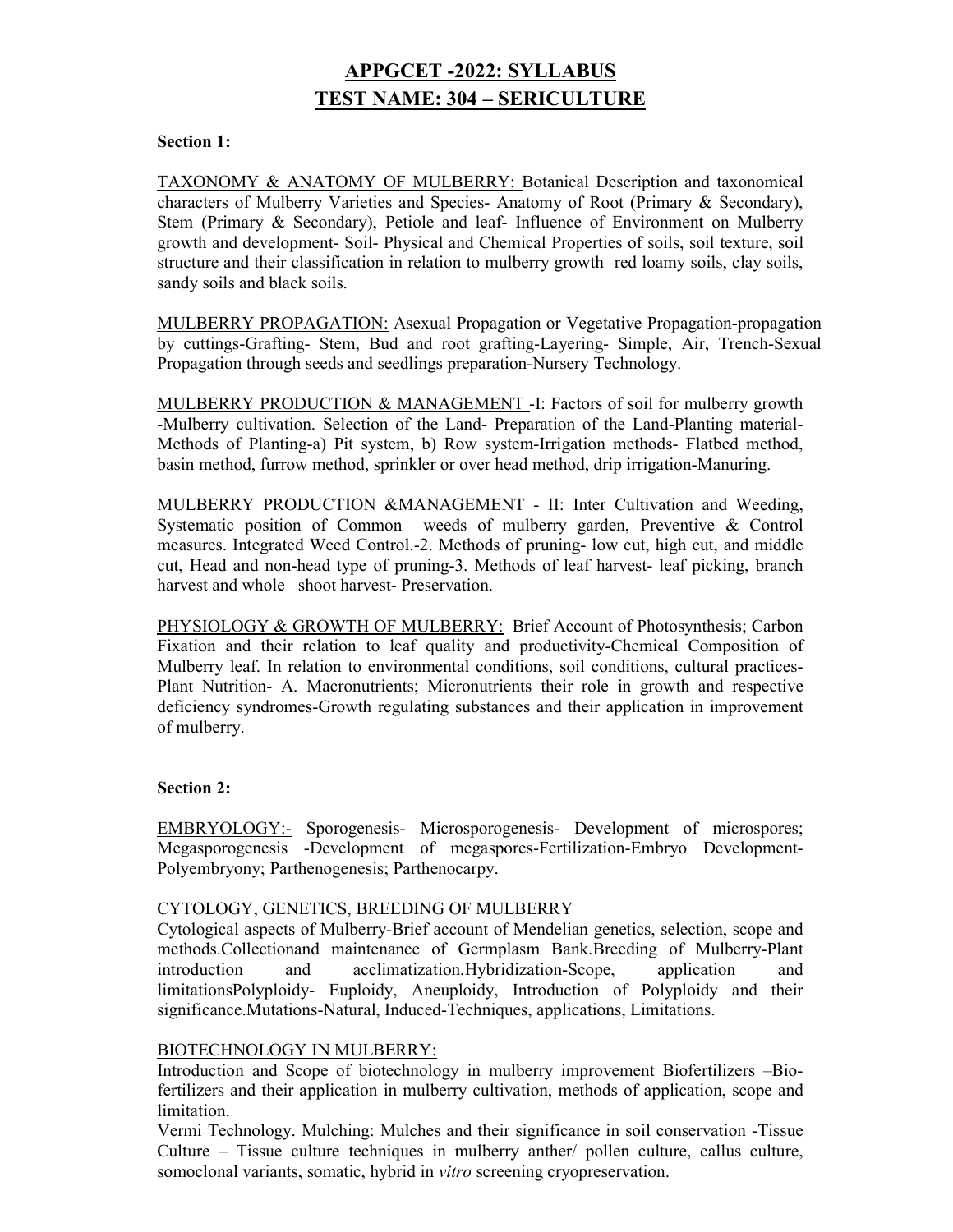# DISEASES & PESTS OF MULBERRY, INTEGRATED PEST MANAGEMENT (IPM):

Introduction to Plant diseases: Foliar Diseases- Powdery mildew- Rust- Leaf Spot; D.Tukra. Stem Diseases- Trunk rot-. Dogare blight-Root Diseases- White root-rot. Violet root-rot Root-Knot. Prevention and Control of Mulberry Diseases

#### Pest Attack on Mulberry:

Identification of different types of leaf eating caterpillars, Jassids, Mealy Bugs, Thrips, Scale Insects, Beetles, Nature of damage, Preventive and control measures. Common Pesticides, Chemical nature, Mode of action. Integrated Pest Management methods.

#### RESOURCE MANAGEMENT & ECONOMICS OF MULBERRY

Water management and Watershed management concept – significance of water recharging technologies-Intercropping and uses for soil management - Economics of mulberry cultivation – Bye – products of mulberry and their industrial use

# Section 3:

SYSTEMATICS & SILKWORM BIODIVERSITY: Systematic position of Mulberry and Non mulberry silkworms in the animal kingdom (Taxonomic Classification)-Kinds of Silkworms & geographical distribution (Mulberry and Non Mulberry Silkworms) -Life cycle (Holometabola) of silkworm – egg stage, larva stage, pupa stage and adult stage.

SILKWORM ANATOMY AND PHYSIOLOGY: Morphology of Silkworm Egg, Larva, Pupa & Moth. Anatomy of Silkworm larva-Digestive System, Excretory System , Respiratory, Circulatory and Central Nervous System and Silk glands Male and Female reproductive system. - Introduction, Structure and functions of Endocrine Glands (Brain, Corpora allatum, Prothoracic gland, Corpora cardiaca & Sub oesophageal ganglion).

THE SILKWORM AND THE ENVIRONMENT: Introduction of silkworm rearing Rearing Equipment - rearing stand, rearing trays, ant wells, paraffin papers, foam rubber pads, chopsticks, feathers, chopping boards, leaf chambers, cleaning nets, mountages - Disinfection of rearing house - methods, eco-friendly disinfectants-Precautions during disinfection - Rearing and Impact of Environmental factors.

INCUBATION AND PRESERVATION OF SILKWORM EGGS: Preparatory Work for Incubation of Silkworm Egg Development of Silkworm Embryo-Environmental conditions for Incubation-Technical Management in Incubation-Preservation of eggs for initiation of rearing.

#### PRINCIPLES AND BV&MV SILKWORM REARING MANAGEMENT

Rearing of Chawki Silkworms: Paraffin Paper method-Box rearing Cooperative Rearing-Scientific Rearing Technology - Brushing, feeding, bed cleaning, spacing-Moulting and care during moulting-Adult Silkworm Rearing Methods - Mounting-Methods-Various Mountages, Spinning and Harvesting

# Section 4:

SILKWORM SEED TECHNOLOGY: Grainage introduction: Indian sericulture scenario in egg production - Grainage system in A.P - Model Grainage - Grainage Equipment - Economics of Egg – Production.

SILKWORM SEED COCOON PROCESSING: Grainage activities(Hybrid Disease free egg laying): Disinfection of grainage - P1 Seed cocoon procurement and transportation of seed cocoons - Cocoon Sorting and Cocoon arrangements - Sex Separation, Moth